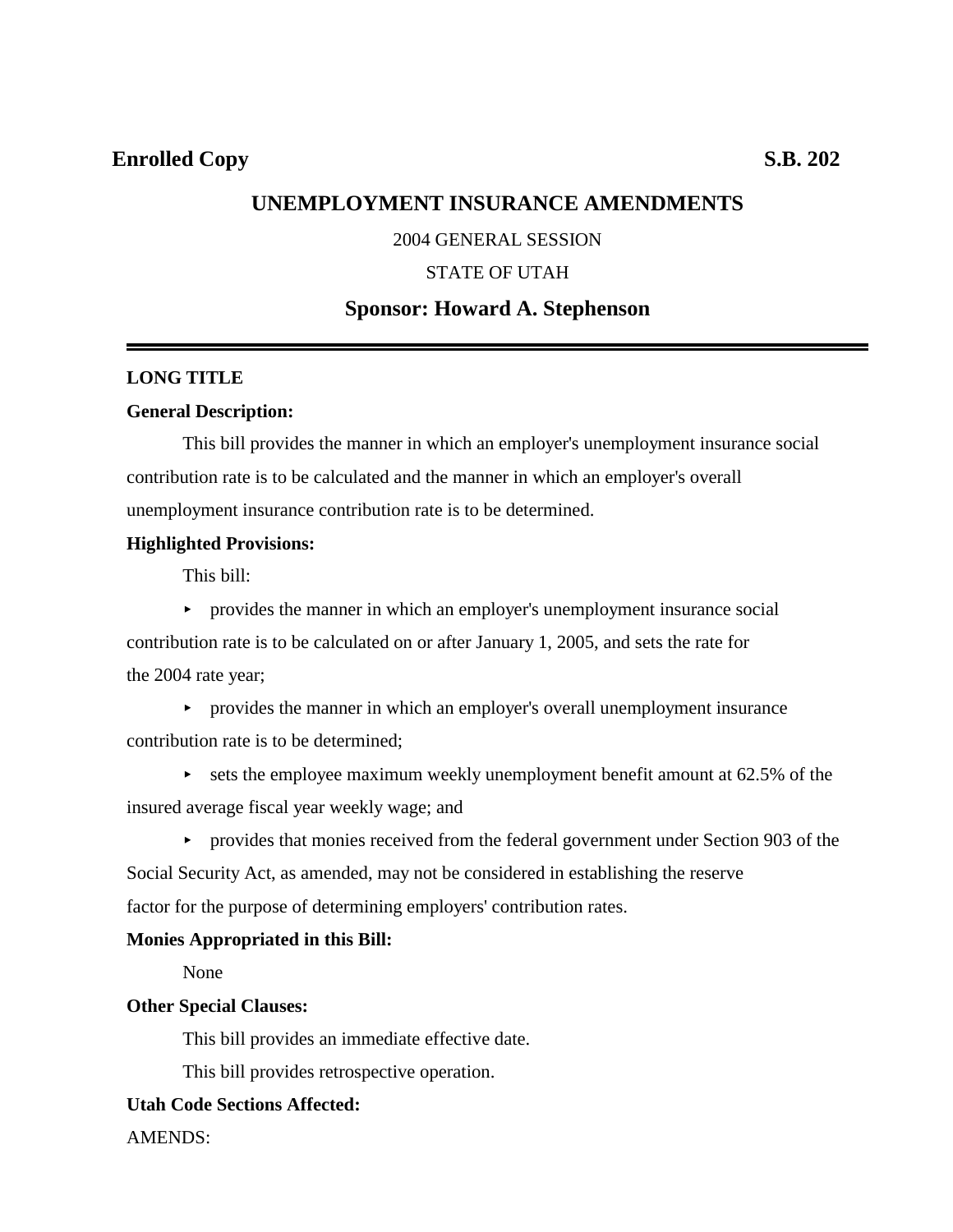**35A-4-303**, as last amended by Chapter 292, Laws of Utah 2000 **35A-4-401**, as last amended by Chapter 292, Laws of Utah 2000 **Uncodified Material Affected:**

ENACTS UNCODIFIED MATERIAL

*Be it enacted by the Legislature of the state of Utah:*

Section 1. Section **35A-4-303** is amended to read:

#### **35A-4-303. Determination of contribution rates.**

(1) (a) On or before January 1 of each year beginning January 1, 1985, an employer's basic contribution rate will be the same as the employer's benefit ratio, determined by dividing the total benefit costs charged back to an employer during the immediately preceding four fiscal years by the total taxable wages of the employer for the same time period, calculated to four decimal places, disregarding the remaining fraction, if any.

(b) In calculating the basic contribution rate under Subsection  $(1)(a)$ :

(i) if four fiscal years of data are not available, the data of three fiscal years shall be divided by the total taxable wages for the same time period;

(ii) if three fiscal years of data are not available, the data of two fiscal years shall be divided by the total taxable wages for the same time period; or

(iii) if two fiscal years of data are not available, the data of one fiscal year shall be divided by the total taxable wages for the same time period.

(2) (a) On or before January 1 of each year beginning with January 1, 1985, all social costs as defined in Subsection 35A-4-307(1) applicable to the immediately preceding four fiscal years shall be divided by the total taxable wages of all employers subject to contributions for the same time period, calculated to four decimal places, disregarding the remaining fraction, if any.

(b) In calculating the social contribution rate under Subsection  $(2)(a)$ :

(i) if four fiscal years of data are not available, the data of three fiscal years shall be divided by the total taxable wages for the same time period; or

(ii) if three fiscal years of data are not available, the data of two fiscal years shall be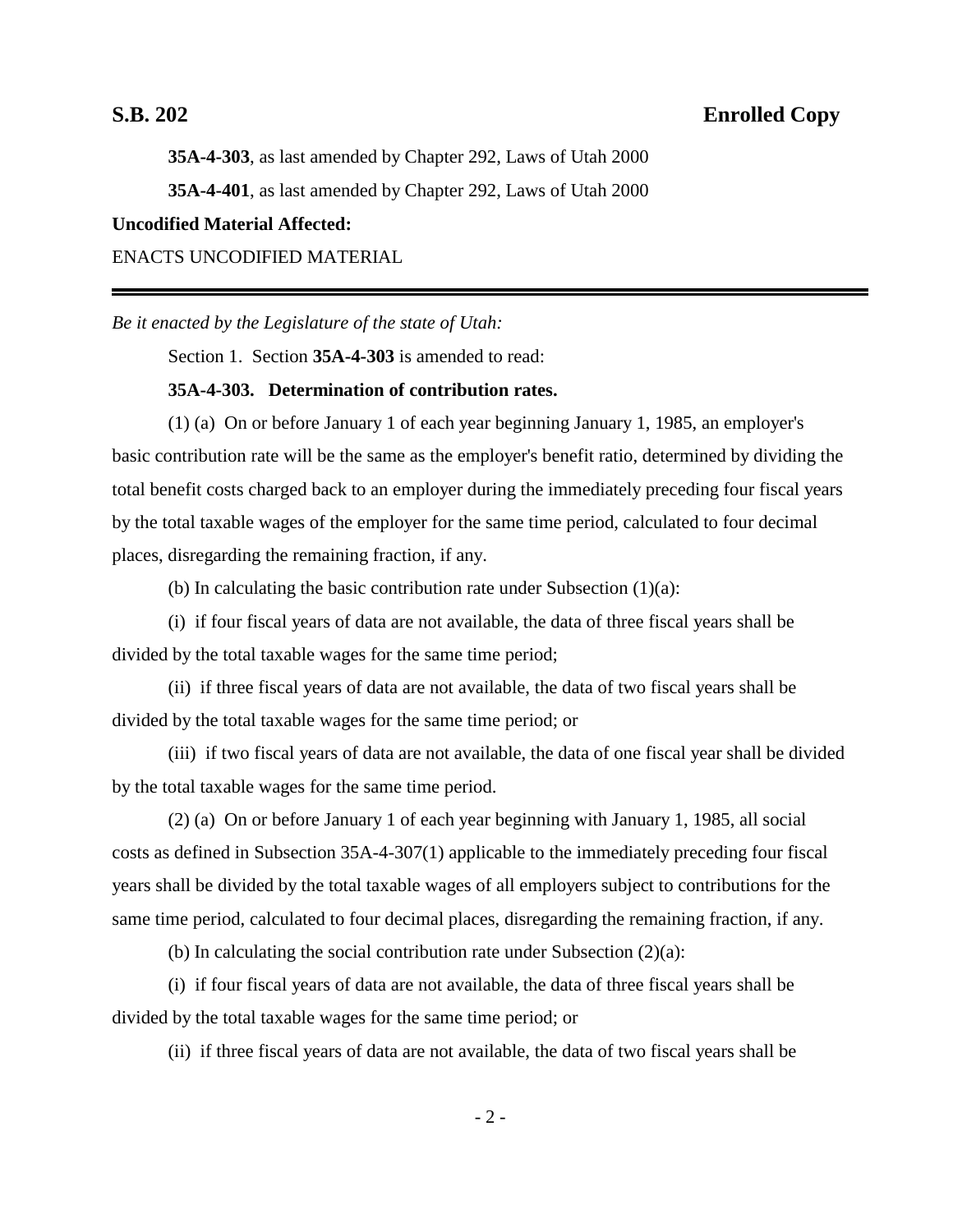divided by the total taxable wages for the same time period.

(c) On or after January 1, 2000, the social contribution rate shall be:

(i) set at 0.0010 for any rate year in which the reserve factor established in Subsection  $(3)(c)$  is equal to or less than 1.0000; or

(ii) calculated by dividing all social costs as defined in Subsection 35A-4-307(1) applicable to the preceding four fiscal years by the total taxable wages of all employers subject to contributions for the same time period, calculated to four decimal places, disregarding any remaining fraction, for any rate year in which the reserve factor established in Subsection (3)(c) is greater than 1.0000.

(d) (i) The social contribution rate for the rate year beginning January 1, 2004, is set at .003.

(ii) On or after January 1, 2005, the social contribution rate shall be calculated by dividing all social costs as defined in Subsection 35A-4-307(1) applicable to the preceding four fiscal years by the total taxable wages of all employers subject to contributions for the same period, calculated to four decimal places, disregarding any remaining fraction.

(iii) Notwithstanding Subsection  $(2)(d)(ii)$ , the social contribution rate for only the rate year beginning January 1, 2005, may not exceed .004.

(3) (a) On or before January 1 of each year beginning with January 1, 1985, the reserve factor shall be computed under Subsection (3)(b). For purposes of computing the reserve factor:

(i) the five-year average benefit cost rate is calculated by:

(A) determining the five highest benefit cost rates experienced in the 25 years ending December 31 one year prior to the computation date;

(B) adding together the rates determined under Subsection  $(3)(a)(i)(A)$ ; and

(C) dividing the amount under Subsection  $(3)(a)(i)(B)$  by five, calculated to four decimal places, disregarding the remaining fraction, if any;

(ii) the minimum adequate reserve fund balance is calculated by:

- (A) multiplying the five-year average benefit cost rate by 1.5; and
- (B) multiplying the amount under Subsection  $(3)(a)(ii)(A)$  by total wages of the fiscal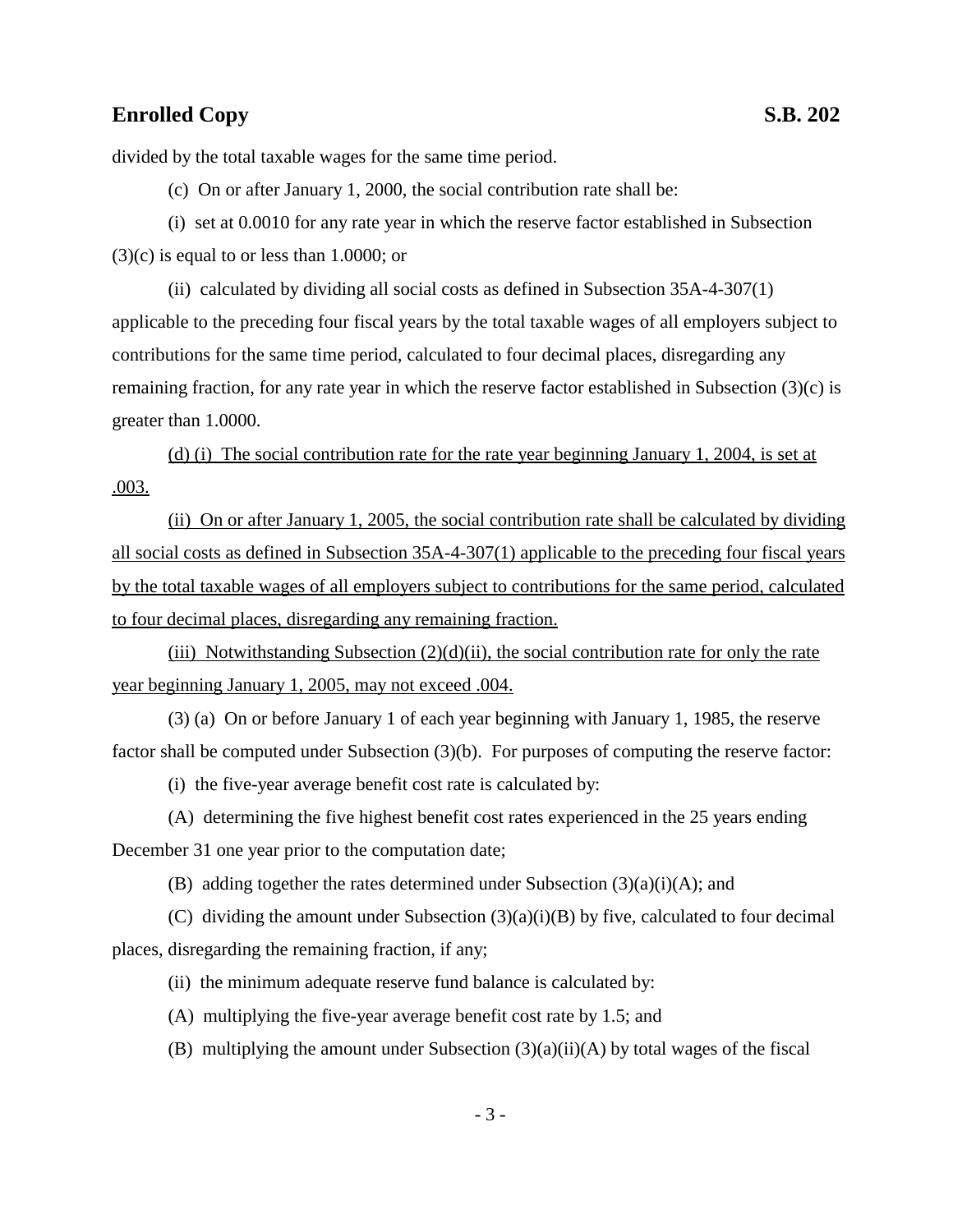year ending prior to the computation date, rounded to the nearest dollar;

(iii) the maximum adequate reserve fund balance is calculated by:

(A) multiplying the five-year average benefit cost rate by 2.0; and

(B) multiplying the amount under Subsection (3)(a)(iii)(A) by the total wages used under Subsection  $(3)(a)(ii)(B)$ , rounded to the nearest dollar; and

(iv) the computation date is the January 1 on which the reserve factor is calculated.

(b) (i) The reserve factor is one if the actual reserve fund balance as of June 30 preceding the computation date is:

(A) equal to or greater than the minimum adequate reserve fund balance; and

(B) equal to or less than the maximum adequate reserve fund balance.

(ii) If the actual reserve fund balance as of June 30 preceding the computation date is less than the minimum adequate reserve fund balance, the reserve factor shall be the greater of:

(A) 2.0000 minus an amount equal to the actual reserve fund balance divided by the minimum adequate reserve fund balance, calculated to four decimal places, disregarding the remaining fraction, if any; or

(B) the reserve factor calculated in the prior year.

(iii) The reserve factor is 2.0000 if:

(A) the actual reserve fund balance as of June 30 preceding the computation date is:

(I) insolvent; or

(II) negative; or

(B) there is an outstanding loan from the Federal Unemployment Account.

(iv) If the actual reserve fund balance as of June 30 preceding the computation date is more than the maximum adequate reserve fund balance, the reserve factor shall be calculated by:

(A) dividing the actual reserve fund balance by the maximum adequate reserve fund balance, calculated to four decimal places, disregarding the remaining fraction, if any; and

(B) subtracting the amount under Subsection (3)(b)(iv)(A) from 2.0000.

(c) Beginning January 1, 2000, the division shall by administrative decision set the reserve factor at a rate that shall sustain an adequate reserve. For the purpose of setting the reserve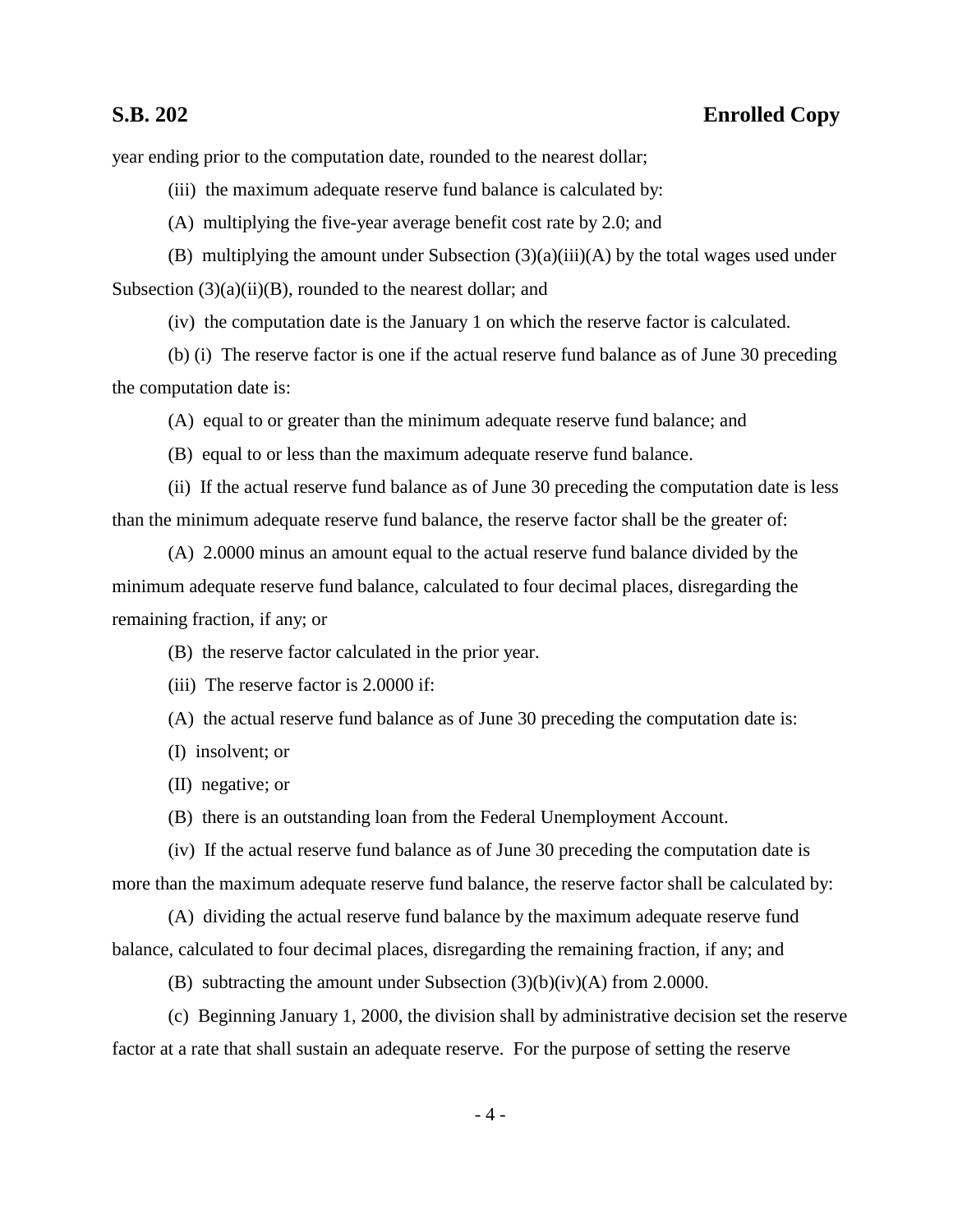factor:

(i) the adequate reserve is defined as between 17 and19 months of benefits at the average of the five highest benefit cost rates in the last 25 years;

(ii) the reserve factor shall be 1.0000 if the actual reserve fund balance as of June 30 preceding the computation date is determined to be an adequate reserve;

(iii) the reserve factor will be set between 0.5000 and 1.0000 if the actual reserve fund balance as of June 30 preceding the computation date is greater than the adequate reserve;

(iv) the reserve factor will be set between 1.0000 and 1.5000 if the actual reserve fund balance as of June 30 prior to the computation date is less than the adequate reserve;

(v) if the actual reserve fund balance as of June 30 preceding the computation date is insolvent or negative or if there is an outstanding loan from the Federal Unemployment Account, the reserve factor will be set at 2.0000 until the actual reserve fund balance as of June 30 preceding the computation date is determined to be an adequate reserve; [and]

(vi) the reserve factor will be set on or before January 1 of each year[.]; and

(vii) monies made available to the state under Section 903 of the Social Security Act, as amended, which are received on or after January 1, 2004, may not be considered in establishing the reserve factor under this section for the rate year 2005 or any subsequent rate year.

(4) (a) Until January 1, 1995, an employer's overall contribution rate is the employer's basic contribution rate multiplied by the reserve factor, if there is a reserve factor, calculated to four decimal places, disregarding any further fraction, plus the social contribution rate, and rounded up to the next higher multiple of .10%, but not more than a maximum overall contribution rate of 8.0% and not less than 1% for new employers.

(b) On or after January 1, 1995, an employer's overall contribution rate is the employer's basic contribution rate multiplied by the reserve factor, calculated to four decimal places, disregarding any further fraction, plus the social contribution rate, and rounded to three decimal places, disregarding any further fraction, if the fourth decimal place is .0004 or less, or rounding up to the next higher number, if the fourth decimal place is .0005 or more, but not more than a maximum overall contribution rate of 8.0% and not less than 1% for new employers.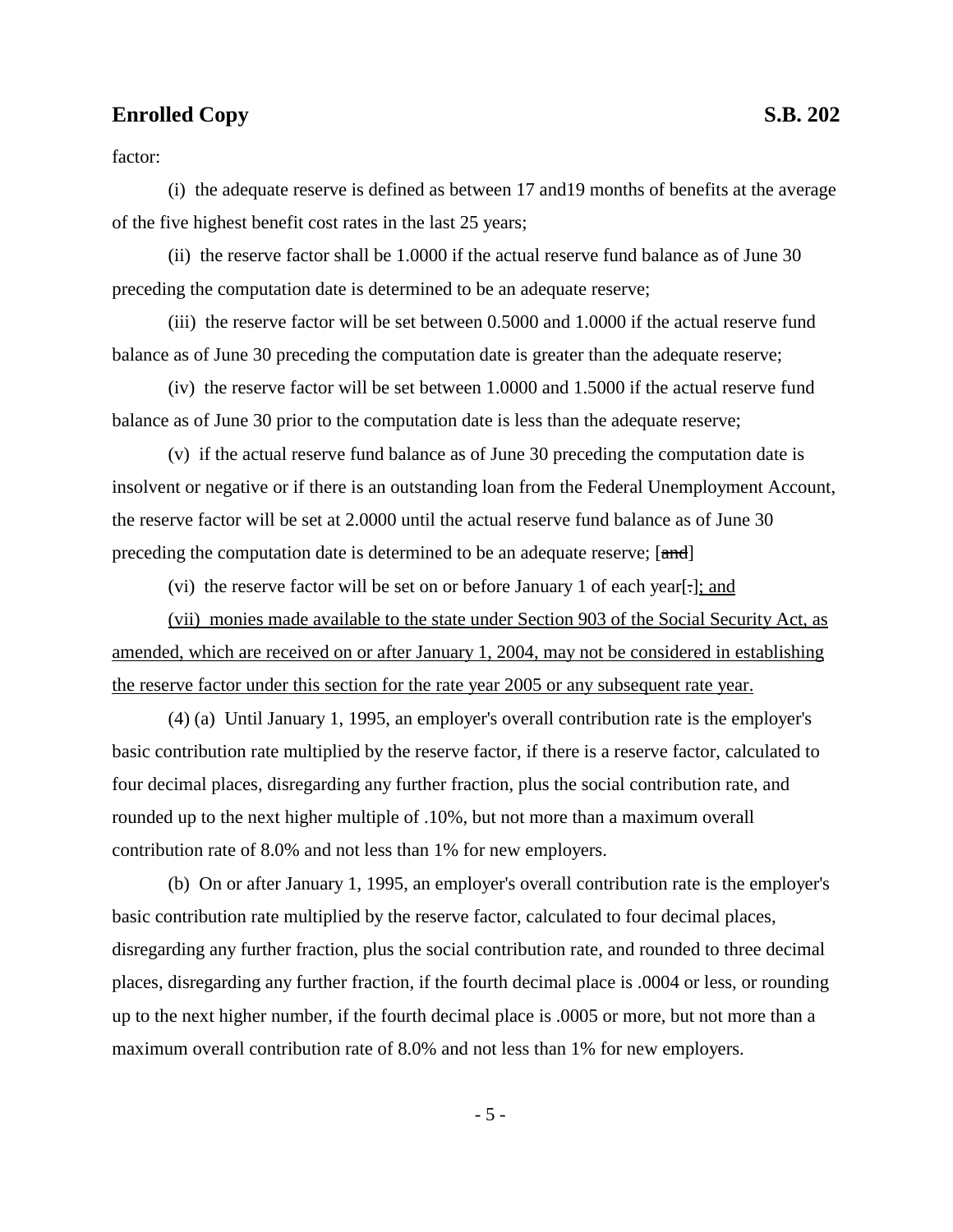(c) On or after January 1, 2000, an employer's overall contribution rate is the employer's basic contribution rate multiplied by the reserve factor established according to Subsection (3)(c), calculated to four decimal places, disregarding the remaining fraction, plus the social contribution rate established according to Subsection (2)(c), and calculated to three decimal places, disregarding the remaining fraction, but not more than a maximum overall contribution rate of 8.0%, plus the applicable social contribution rate and not less than 1.1% for new employers.

(d) On or after January 1, 2004, an employer's overall contribution rate is the employer's basic contribution rate multiplied by the reserve factor established according to Subsection (3)(c), calculated to four decimal places, disregarding the remaining fraction, plus the social contribution rate established according to Subsection (2)(d), and calculated to three decimal places, disregarding the remaining fraction, but not more than a maximum overall contribution rate of 9.0%, plus the applicable social contribution rate and not less than 1.1% for new employers.

 $[\vec{d}]$  (e) The overall contribution rate does not include the addition of any penalty applicable to an employer as a result of delinquency in the payment of contributions as provided in Subsection  $(10)$ .

(5) Except as provided in Subsection (10), each new employer shall pay a contribution rate based on the average benefit cost rate experienced by employers of the major industry as defined by department rule to which the new employer belongs, the basic contribution rate to be determined as follows:

(a) Except as provided in Subsection (5)(b), on or before January 1 of each year, the basic contribution rate to be used in computing the employer's overall contribution rate is the benefit cost rate which is the greater of:

(i) the amount calculated by dividing the total benefit costs charged back to both active and inactive employers of the same major industry for the last two fiscal years by the total taxable wages paid by those employers that were paid during the same time period, computed to four decimal places, disregarding the remaining fraction, if any; or

(ii) 1%.

(b) If the major industrial classification assigned to a new employer is an industry for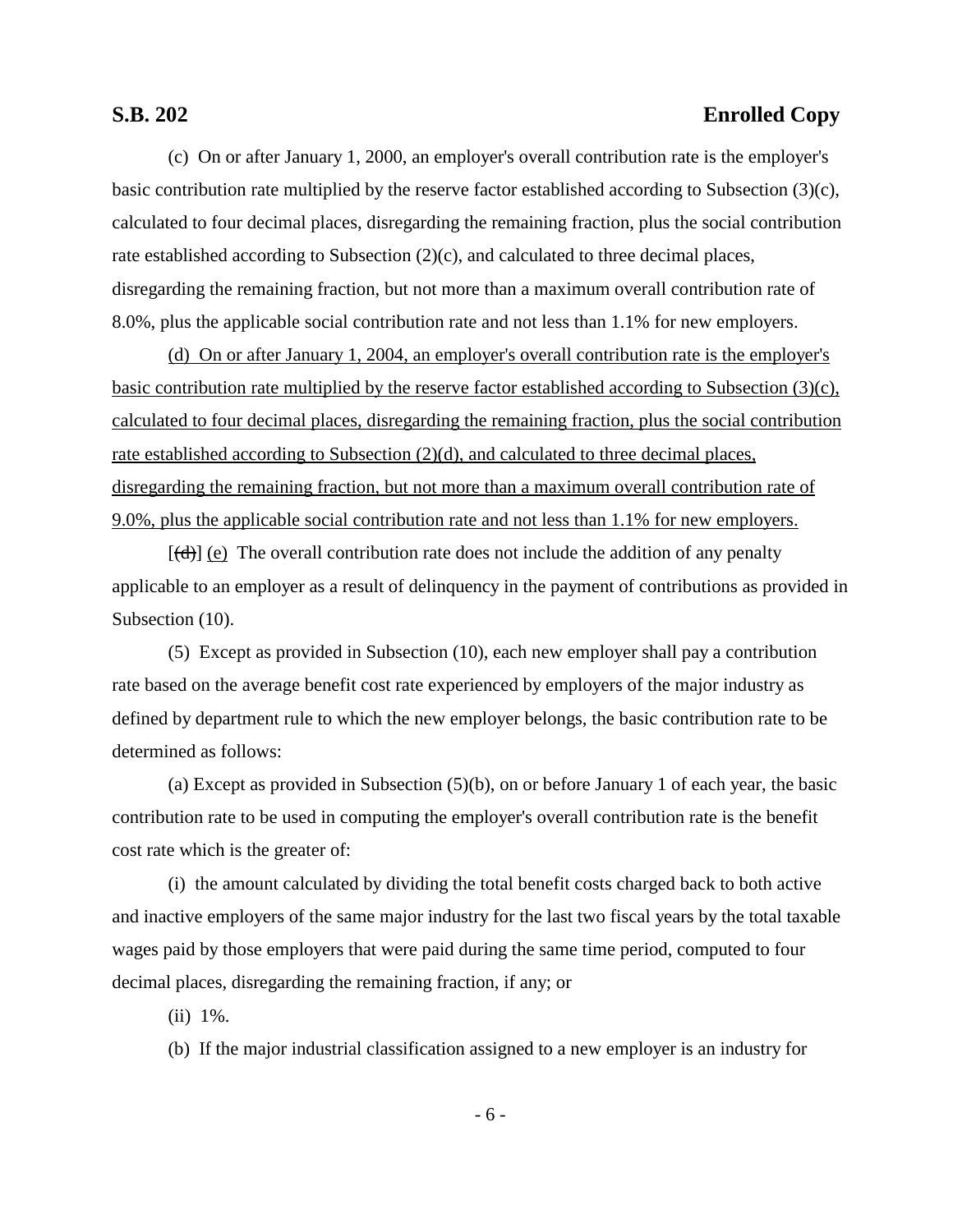which a benefit cost rate does not exist because the industry has not operated in the state or has not been covered under this chapter, the employer's basic contribution rate shall be 5.4%. This basic contribution rate is used in computing the employer's overall contribution rate.

(6) (a) A reopening employer's basic contribution rate is the average overall contribution rate for all employers in the state, but not less than 1%, until such time as the reopening employer becomes a qualified employer as defined in Section 35A-4-301.

(b) The average overall contribution rate for all employers in the state shall be defined by rule.

(c) The reopening employer is an employer that is not substantially related to or affiliated with the predecessor employer and that acquires, for the purpose of reopening, substantially all the assets of a business or operating component of a business that has been closed or substantially closed for 90 days or more of its normal operating period immediately prior to the acquisition.

(d) A business or operating component of a business has been substantially closed if:

(i) its normal production has been stopped;

(ii) a majority of its workers have been laid off; and

(iii) the services of remaining employees are devoted to the protection and disposition of assets and inventory or administrative duties.

(7) Notwithstanding any other provision of this chapter, and except as provided in Subsection (8), if an employing unit that moves into this state is declared to be a qualified employer because it has sufficient payroll and benefit cost experience under another state, a rate shall be computed on the same basis as a rate is computed for all other employers subject to this chapter if that unit furnishes adequate records on which to compute the rate.

(8) An employer who begins to operate in this state after having operated in another state shall be assigned the maximum overall contribution rate until the employer acquires sufficient experience in this state to be considered a "qualified employer" if the employer is:

(a) regularly engaged as a contractor in the construction, improvement, or repair of buildings, roads, or other structures on lands;

(b) generally regarded as being a construction contractor or a subcontractor specialized in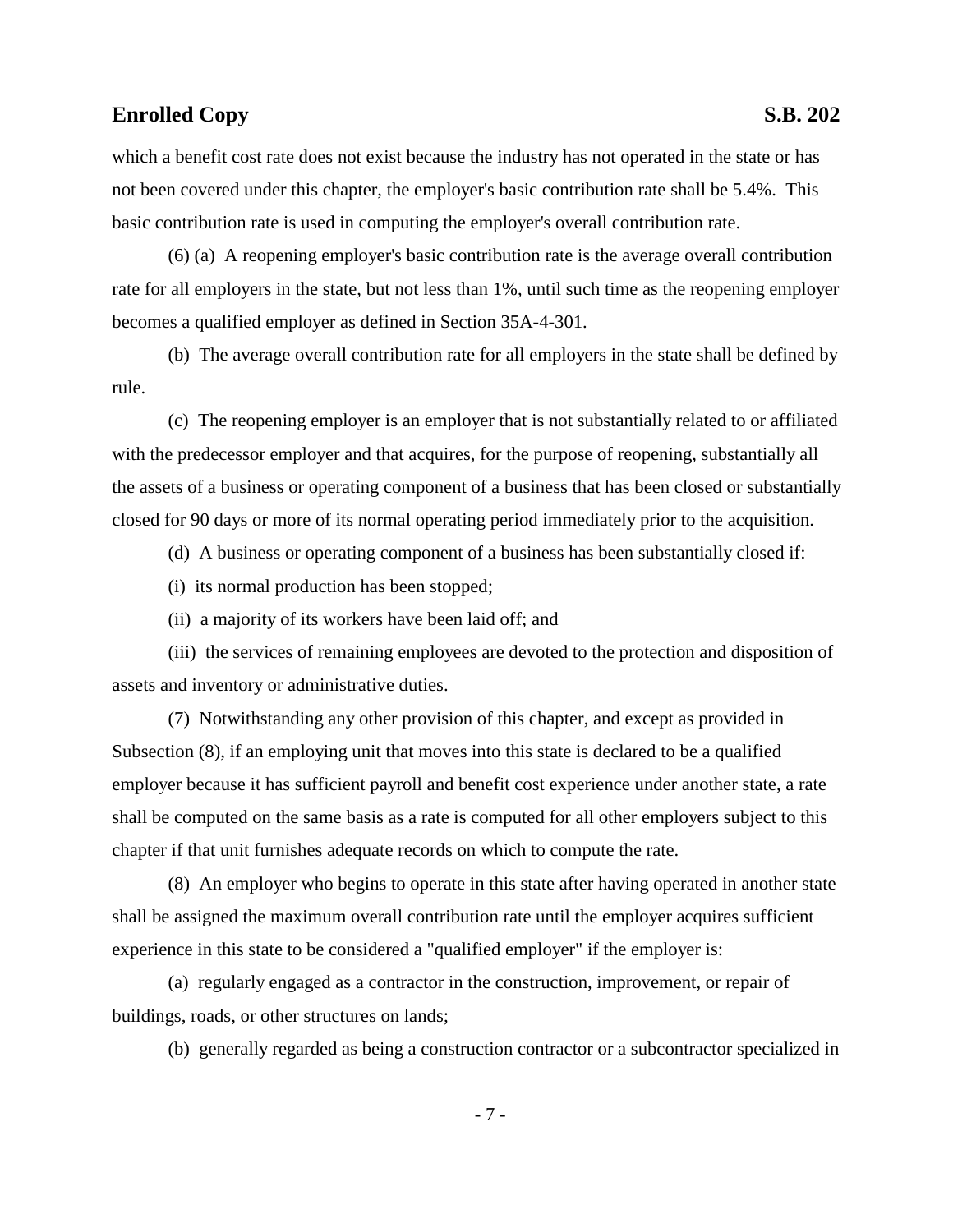some aspect of construction; or

(c) required to have a contractor's license or similar qualification under Title 58, Chapter 55, Utah Construction Trades Licensing Act, or the equivalent in laws of another state.

(9) (a) If an employer, other than a reopening employer, acquires the business or all or substantially all the assets of another employer and the other employer had discontinued operations upon the acquisition:

(i) for purposes of determining and establishing the acquiring party's qualifications for an experience rating classification, the payrolls of both employers during the qualifying period shall be jointly considered in determining the period of liability with respect to:

(A) the filing of contribution reports;

(B) the payment of contributions; and

(C) after January 1, 1985, the benefit costs of both employers; and

(ii) the transferring employer shall be divested of the transferring employer's payroll experience.

(b) Any employing unit or prospective employing unit that acquires the payroll experience of an employer shall, for all purposes of this chapter, be an employer as of the date of acquisition.

(c) Notwithstanding Section 35A-4-310, when a transferring employer, as provided in Subsection (9)(a), is divested of the employer's payroll experience by transferring all of the employer's business to another and by ceasing operations as of the date of the transfer, the transferring employer shall cease to be an employer, as defined by this chapter, as of the date of transfer.

(10) (a) A rate of less than 8% shall be effective January 1 of any contribution year on or after January 1, 1985, but before January 1, 1988, and a rate of less than the maximum overall contribution rate on or after January 1, 1988, only with respect to new employers and to those qualified employers who, except for amounts due under division determinations that have not become final, paid all contributions prescribed by the division with respect to the four consecutive calendar quarters in the fiscal year immediately preceding the computation date on or after January 1, 1985.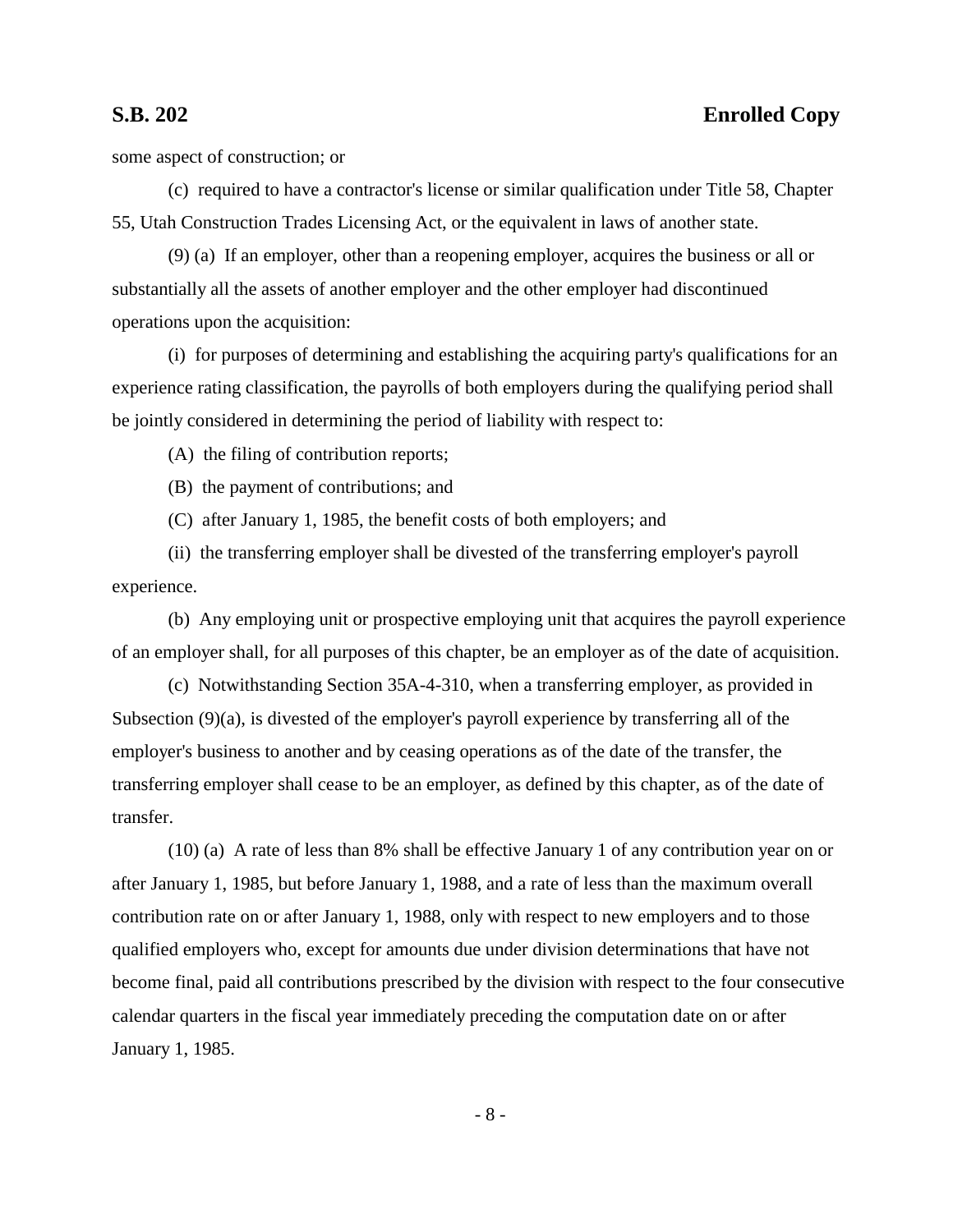(b) Notwithstanding Subsections (1), (5), (6), (7), and (9), on or after January 1, 1988, any employer who fails to pay all contributions prescribed by the division with respect to the four consecutive calendar quarters in the fiscal year immediately preceding the computation date, except for amounts due under determinations that have not become final, shall pay a contribution rate equal to the overall contribution rate determined under the experience rating provisions of this chapter, plus a surcharge of 1% of wages.

(c) Any employer who pays all required contributions shall, for the current contribution year, be assigned a rate based upon the employer's own experience as provided under the experience rating provisions of this chapter effective the first day of the calendar quarter in which the payment was made.

(d) Delinquency in filing contribution reports shall not be the basis for denial of a rate less than the maximum contribution rate.

Section 2. Section **35A-4-401** is amended to read:

**35A-4-401. Benefits -- Weekly benefit amount -- Computation of benefits -- Department to prescribe rules -- Notification of benefits -- Bonuses.**

(1) (a) Benefits are payable from the fund to any individual who is or becomes unemployed and eligible for benefits.

(b) All benefits shall be paid through the employment offices or other agencies designated by the division in accordance with the rules the department may prescribe.

(2) (a) An individual's "weekly benefit amount" is an amount equal to 1/26th, disregarding any fraction of \$1, of his total wages for insured work paid during that quarter of his base period in which the total wages were highest.

(b) The weekly benefit amount may not exceed the amount determined as follows:

(i) With respect to any individual whose benefit year commences on or after July 1, 1984, but prior to January 3, 1988, 60% of the "insured average weekly wage," disregarding any fraction of \$1, constitutes the maximum "weekly benefit amount" payable.

(ii) With respect to any individual whose benefit year commences on or after January 3, 1988, 60% of the "insured average fiscal year weekly wage" during the preceding fiscal year, e.g.,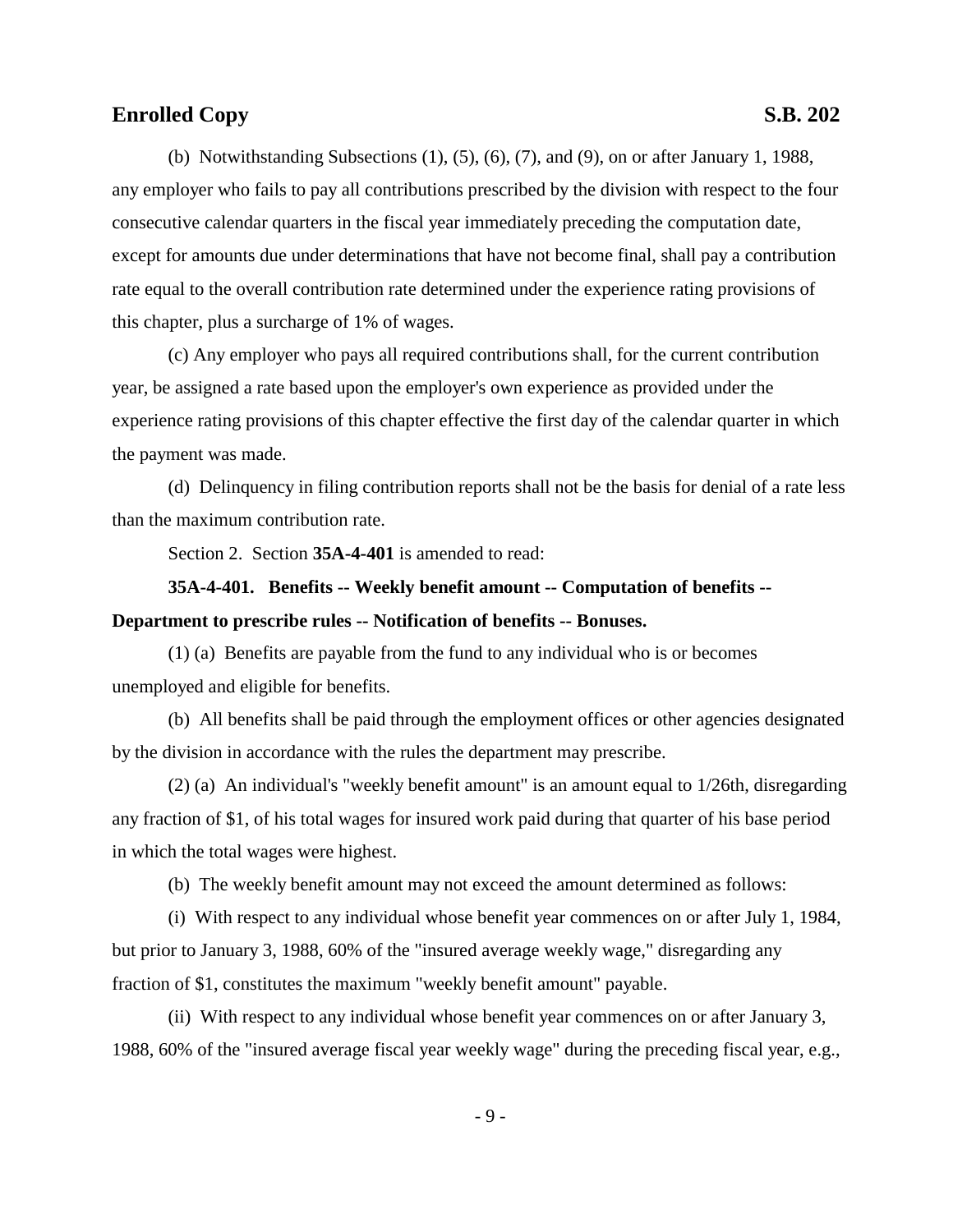fiscal year 1987 for individuals establishing benefit years in 1988, disregarding any fraction of \$1, constitutes the maximum "weekly benefit amount" payable.

(iii) With respect to any individual whose benefit year commences on or after January 1, 2001, 65% of the "insured average fiscal year weekly wage" during the preceding fiscal year, e.g., fiscal year 2000 for individuals establishing benefit years in 2001, disregarding any fraction of \$1, constitutes the maximum "weekly benefit amount" payable.

(iv) With respect to an individual who files a claim for benefits on or after July 4, 2004, 62.5% of the insured average fiscal year weekly wage during the preceding fiscal year, disregarding any fraction of \$1, constitutes the maximum weekly benefit amount payable.

(c) The "weekly benefit amount" of an individual who is receiving, or who is eligible to receive, based upon the individual's previous employment, a pension, which includes a governmental, Social Security, or other pension, retirement or disability retirement pay, under a plan maintained or contributed to by a base-period employer is the "weekly benefit amount" which is computed under this section less 100% of such retirement benefits, that are attributable to a week, disregarding any fraction of \$1.

(d) (i) The weekly benefit amount and the potential benefits payable to an individual who, subsequent to the commencement of his benefit year, becomes or is determined to be eligible to receive retirement benefits or increased retirement benefits, shall be recomputed effective with the first calendar week during his benefit year with respect to which he is eligible to receive retirement benefits or increased retirement benefits. The new weekly benefit amount shall be determined under this Subsection (2).

(ii) As recomputed the total benefits potentially payable, commencing with the effective date of the recomputation, shall be equal to the recomputed weekly benefit amount times the quotient obtained by dividing the potential benefits unpaid prior to the recomputation by the initial weekly benefit amount, disregarding fractions.

(3) Each eligible individual who is unemployed in any week shall be paid with respect to that week a benefit in an amount equal to the claimant's weekly benefit amount less that part of the claimant's wage payable to the claimant with respect to that week that is in excess of 30% of

 $-10-$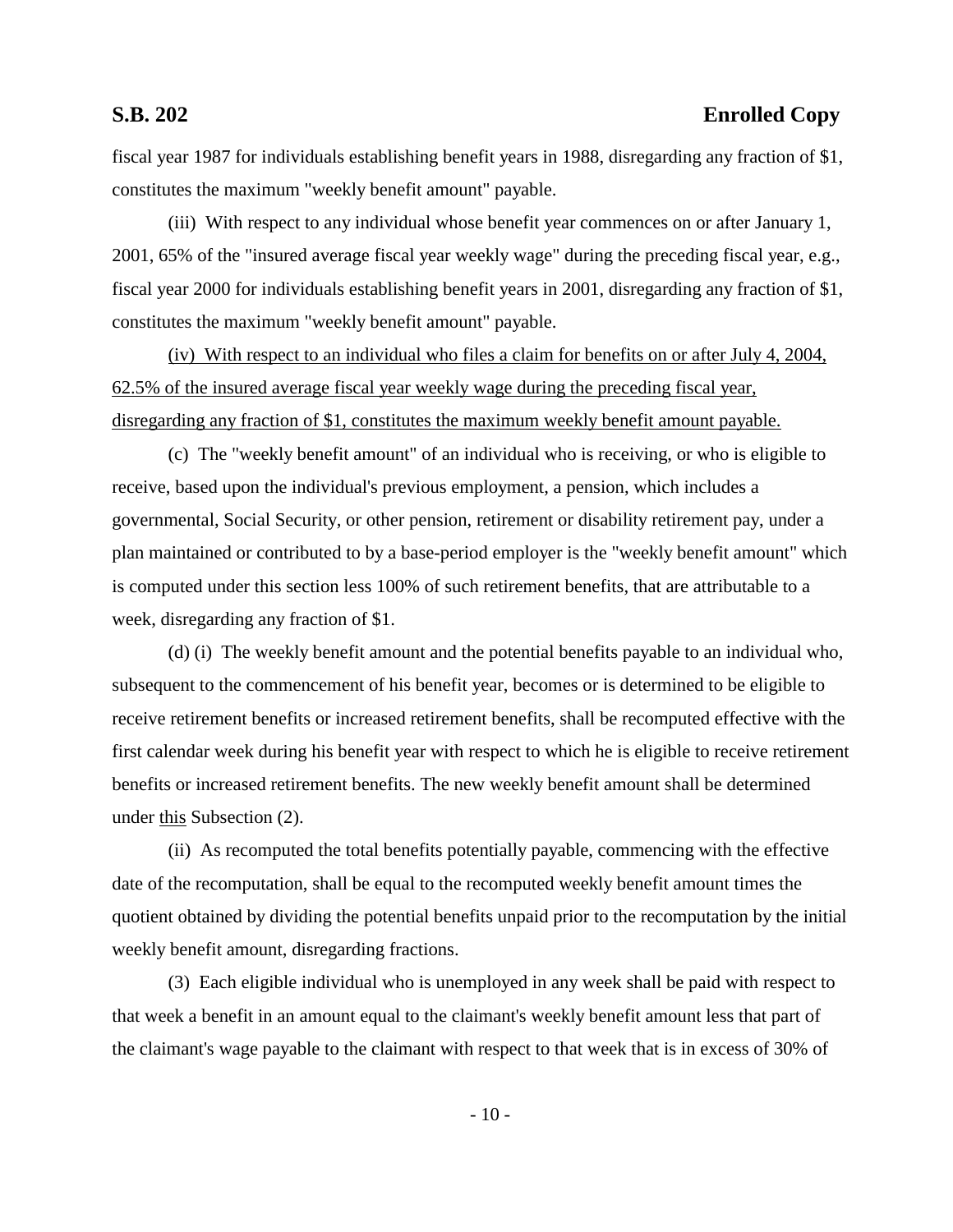the claimant's weekly benefit amount. The resulting benefit payable shall disregard any fraction of \$1. For the purpose of this Subsection (3) "wages" does not include grants, earned or otherwise, paid to the claimant as public assistance.

(4) (a) Any otherwise eligible individual is entitled during any benefit year to a total amount of benefits determined by multiplying his weekly benefit amount times his potential duration.

(b) To determine an individual's potential duration, his total wages for insured work paid during his base period is multiplied by 27%, disregarding any fraction of \$1, and divided by his weekly benefit amount, disregarding any fraction, but not less than ten nor more than 26.

(5) (a) Notwithstanding any other provision of this chapter, the department in its discretion may by rule prescribe:

(i) that the existence of unemployment, eligibility for benefits, and the amount of benefits payable shall be determined in the case of any otherwise eligible claimant who, within a week or other period of unemployment, is separated from or secures work on a regular attachment basis for that portion of the week or other period of unemployment occurring before or after separation from or securing of work; and

(ii) in the case of individuals working on a regular attachment basis, eligibility for benefits and the amount of benefits payable for periods of unemployment longer than a week.

(b) The rules promulgated shall be reasonably calculated to secure general results substantially similar to those provided by this chapter with respect to weeks of unemployment.

(6) The division shall, in all cases involving actual or potential disqualifying issues and prior to the payment of benefits to an eligible individual, notify the individual's most recent employer of the eligibility determination.

(7) Upon written request of an employee made under rules of the department, all remuneration for insured work paid to an employee during his base period in the form of a bonus or lump-sum payment shall, for benefit purposes, be apportioned to the calendar quarters in which the remuneration was earned.

Section 3. **Reports to interim committee.**